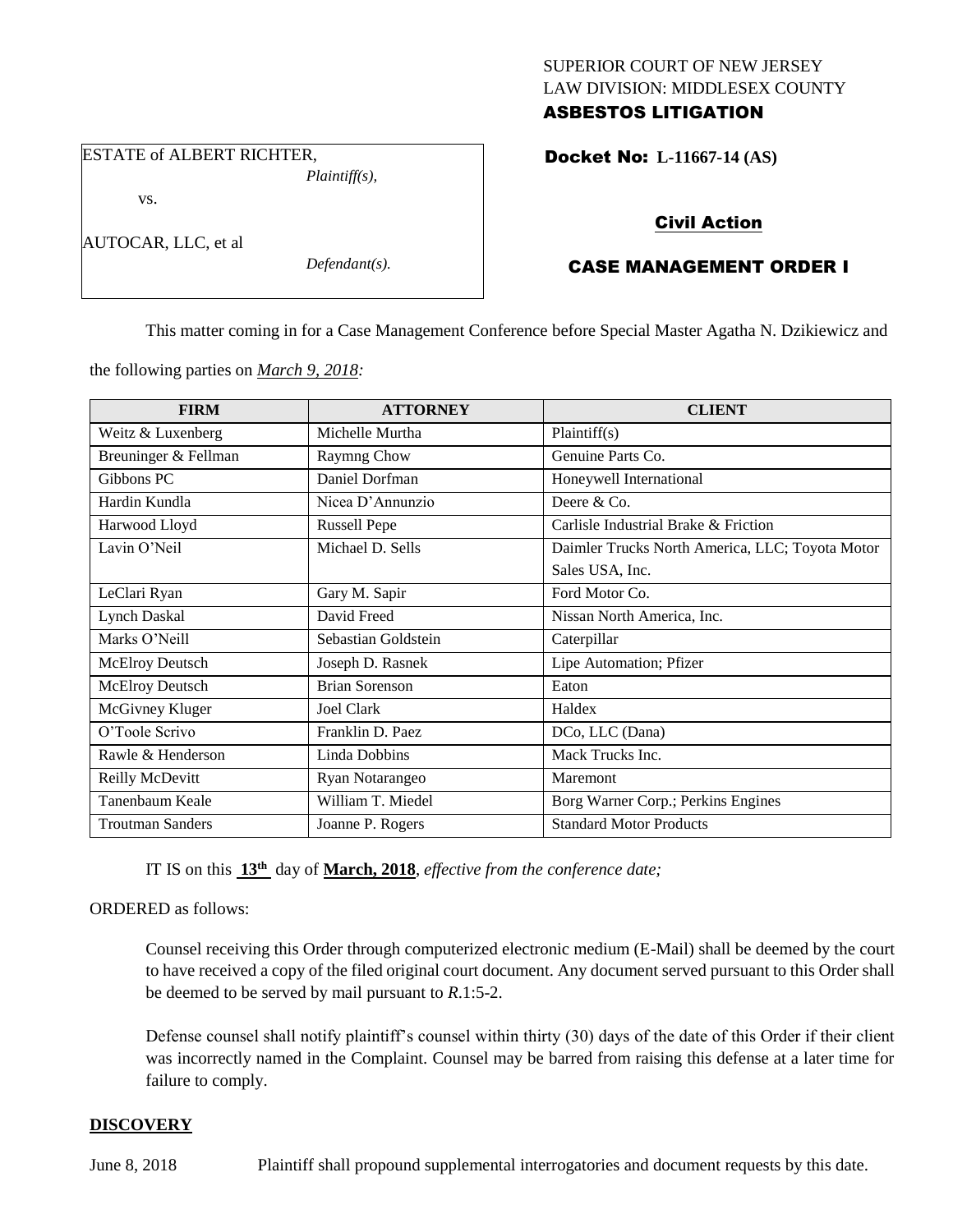| July 13, 2018   | Defendants shall serve answers to supplemental interrogatories and document requests by this<br>date.                                                                                                       |
|-----------------|-------------------------------------------------------------------------------------------------------------------------------------------------------------------------------------------------------------|
| June 8, 2018    | Defendants shall propound supplemental interrogatories and document requests by this date.                                                                                                                  |
| July 13, 2018   | Plaintiff shall serve answers to supplemental interrogatories and document requests by this<br>date.                                                                                                        |
| August 31, 2018 | Fact discovery, including depositions, shall be completed by this date. Plaintiff's counsel shall<br>contact the Special Master within one week of this deadline if all fact discovery is not<br>completed. |
| August 31, 2018 | Depositions of corporate representatives shall be completed by this date.                                                                                                                                   |

#### **EARLY SETTLEMENT**

September 14, 2018 Settlement demands shall be served on all counsel and the Special Master by this date.

#### **SUMMARY JUDGMENT MOTION PRACTICE**

- September 14, 2018 Plaintiff's counsel shall advise, in writing, of intent not to oppose motions by this date.
- September 28, 2018 Summary judgment motions shall be filed no later than this date.
- October 26, 2018 Last return date for summary judgment motions.

#### **MEDICAL DEFENSE**

- September 7, 2018 Plaintiff shall serve medical expert reports by this date.
- December 3, 2018 Defendants shall identify its medical experts and serve medical reports, if any, by this date. In addition, defendants shall notify plaintiff's counsel (as well as all counsel of record) of a joinder in an expert medical defense by this date.

## **LIABILITY EXPERT REPORTS**

- September 7, 2018 Plaintiff shall identify its liability experts and serve liability expert reports or a certified expert statement by this date or waive any opportunity to rely on liability expert testimony.
- December 3, 2018 Defendants shall identify its liability experts and serve liability expert reports, if any, by this date or waive any opportunity to rely on liability expert testimony.

## **EXPERT DEPOSITIONS**

January 18, 2019 Expert depositions shall be completed by this date. To the extent that plaintiff and defendant generic experts have been deposed before, the parties seeking that deposition in this case must file an application before the Special Master and demonstrate the necessity for that deposition. To the extent possible, documents requested in a deposition notice directed to an expert shall be produced three days in advance of the expert deposition. The expert shall not be required to produce documents that are readily accessible in the public domain.

 $\_$  ,  $\_$  ,  $\_$  ,  $\_$  ,  $\_$  ,  $\_$  ,  $\_$  ,  $\_$  ,  $\_$  ,  $\_$  ,  $\_$  ,  $\_$  ,  $\_$  ,  $\_$  ,  $\_$  ,  $\_$  ,  $\_$  ,  $\_$  ,  $\_$  ,  $\_$  ,  $\_$  ,  $\_$  ,  $\_$  ,  $\_$  ,  $\_$  ,  $\_$  ,  $\_$  ,  $\_$  ,  $\_$  ,  $\_$  ,  $\_$  ,  $\_$  ,  $\_$  ,  $\_$  ,  $\_$  ,  $\_$  ,  $\_$  ,